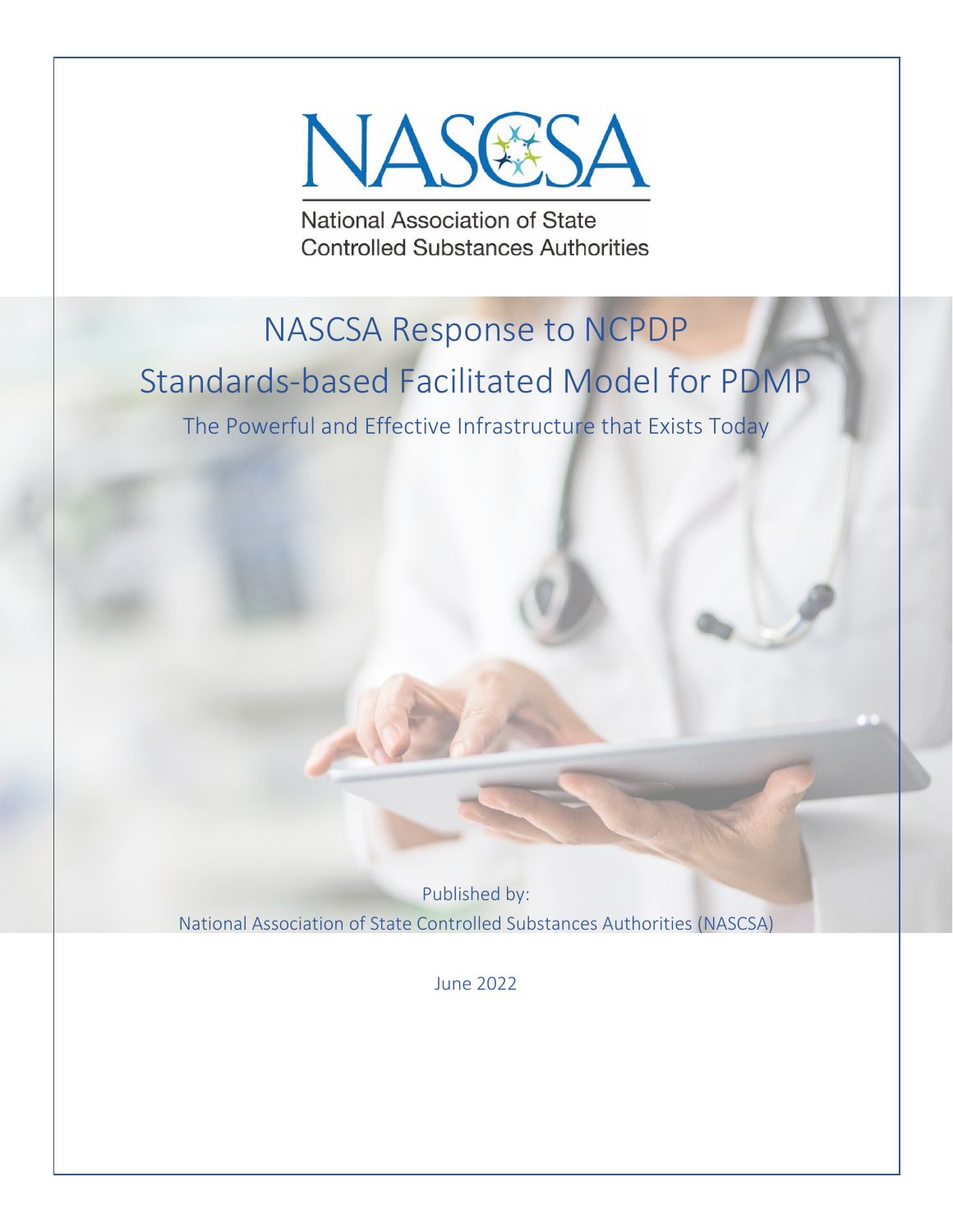## **TABLE OF CONTENTS**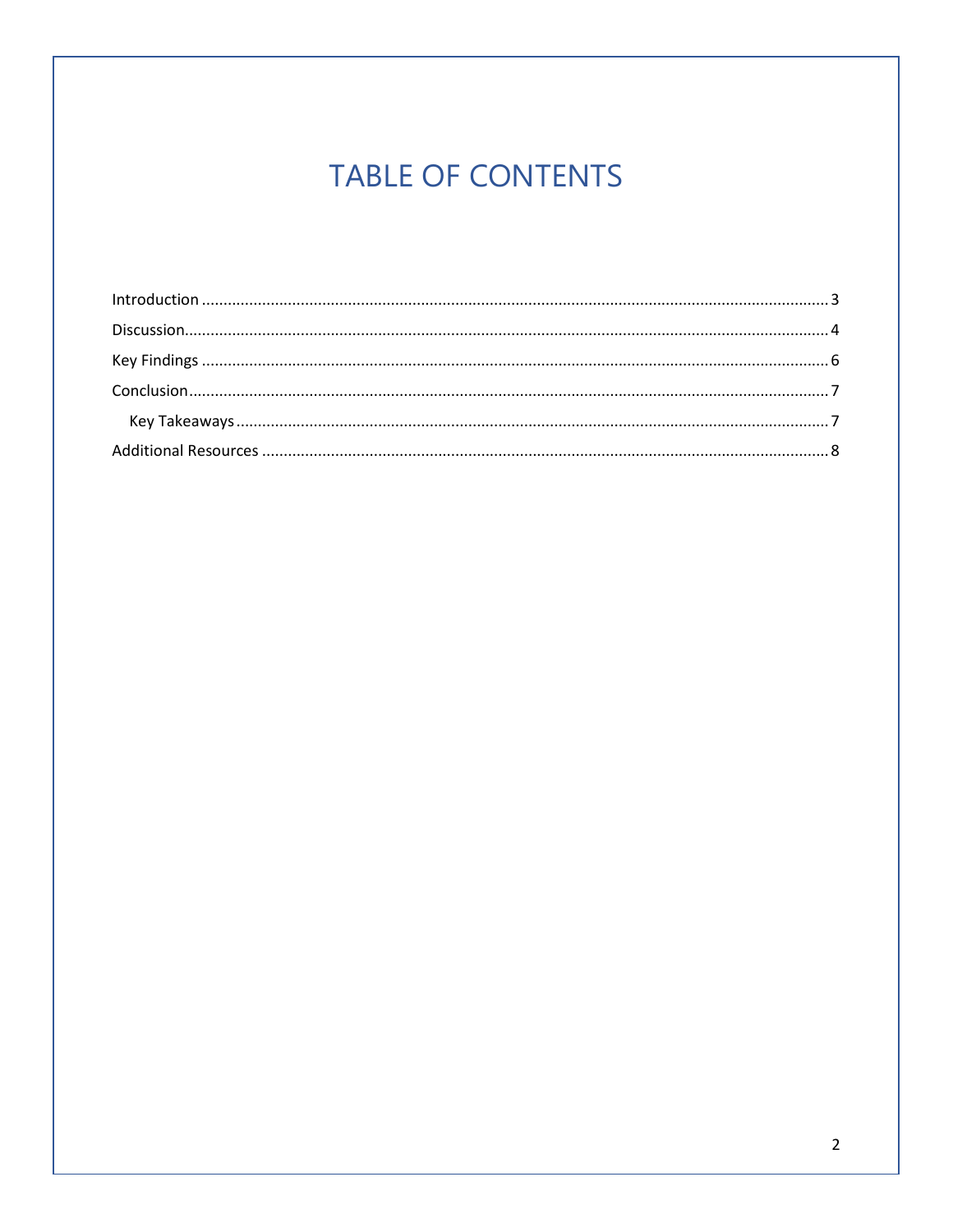

#### <span id="page-2-0"></span>INTRODUCTION

Prescription Drug Monitoring Programs (PDMPs or PMPs) are one of the most powerful tools in a provider's arsenal for combatting misuse, abuse, and diversion of prescription drugs while optimizing patient safety. Through years of hard work and the forging of many close partnerships between states, governments, and the private sector, all 54 PMPs now engage in interstate data sharing, including the U.S. Department of Defense Military Health System and the Veteran's Health Administration, through either PMP Interconnect or RxCheck.<sup>[1](#page-2-1)[2](#page-2-2)</sup> Additionally, PMP data has been integrated into the workflow of healthcare providers in at least 43 states using the multiple solutions available including PMP Gateway and RxCheck.

The National Council for Prescription Drug Programs (NCPDP) has asserted that problems exist with the modern PMP infrastructure and suggest the development of an NCPDP standards-based facilitated model. Instead of states determining laws and best practices for the reporting of PMP data to their program, NCPDP recommends that "providers will report to the facilitated model and the facilitated model will populate the participating PMPs with information on controlled substances and other drugs of concern."<sup>[3](#page-2-3)</sup> In essence, this effort would create a privatized national repository of prescription data which would be duplicative and create additional security concerns. This would be a detriment to patient health and safety and not in the public's best interest.

The National Association of State Controlled Substances Authorities (NASCSA) stands opposed to any initiative or program that duplicates or replaces individual state prescription monitoring programs.

<span id="page-2-1"></span><sup>1</sup> PMP - InterConnect. (n.d.). National Association of Boards of Pharmacy (NABP). Retrieved September 15, 2021, from https://www.pmpinterconnect.net/login<br><sup>2</sup> RxCheck Hub Status. (n.d.). Prescription Drug Monitoring Program Training and Technical Assistance Center.

<span id="page-2-2"></span>Retrieved May 23, 2022, from https://www.pdmpassist.org/RxCheck/HubStatus

<span id="page-2-3"></span><sup>3</sup> National Council for Prescription Drug Programs (NCPDP), "NCPDP Standards-based Facilitated Model for PDMP: Phase 1, An Interoperable Framework for Patient Safety," (March 2020): 7.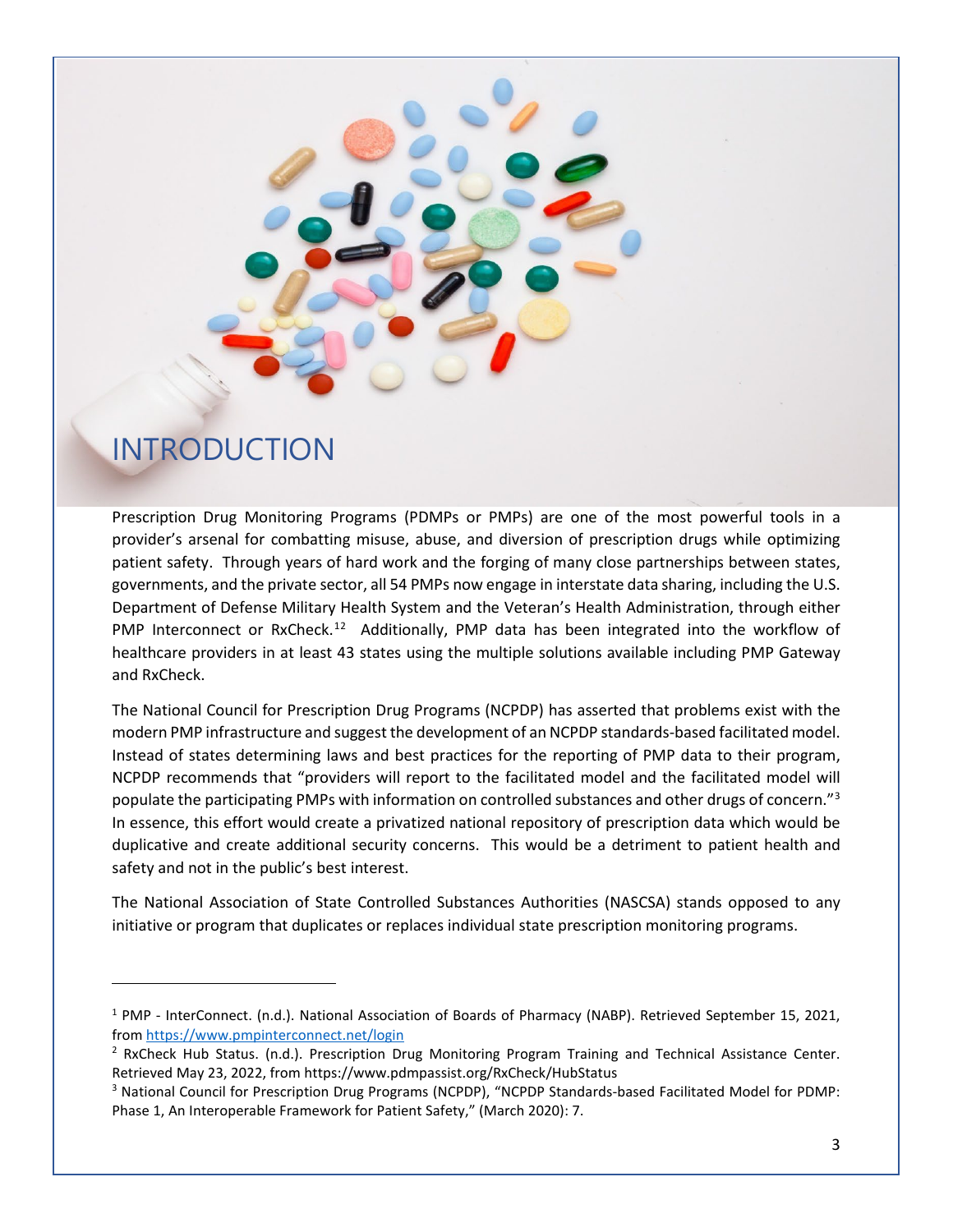### **DISCUSSION**

<span id="page-3-0"></span>The argument for implementing the NCPDP Standards-based facilitated model relies heavily on NCPDP's false predication that:

- PMPs lack uniform best practices.
- Integration of PMP data within workflow is not occurring.
- Data is not provided in a timely enough manner.
- User authentication is a barrier to workflow.

NCPDP states that the SUPPORT Act requires enhancements to PMPs including:

- The ability to share data in as near to real-time as possible.
- Supporting exchange of data across state lines.
- Establishing integration into clinical workflow within electronic health record systems.

Fortunately, as NCPDP failed to mention, these requirements have either long been met or exceeded by the majority of states.

PMPs utilize a standardized data format established by the American Society for Automation in Pharmacy (ASAP) which is recognized and adopted by all state, territorial, and jurisdictional PMPs throughout the United States. ASAP is also recognized as the standardized data format by virtually all state government agencies. This format allows pharmacies to report critical elements of a prescription dispensation in a uniform manner. It further allows states the ability to control which fields they require dispensers to report and which fields are optional. The ASAP standard, which was developed in 1995, works seamlessly with pharmacy dispensing software as well as the software of dispensing prescribers.

NCPDP claims the SUPPORT Act requirement to share data "in as near to real-time as possible" poses a challenge to PMPs. The SUPPORT Act language is ambiguous and not clearly defined. Data reporting frequency can occur as frequently or infrequently as a state's law requires. Almost every state PMP requires daily reporting while some, such as Nebraska and Oklahoma, require or encourage real-time reporting. Flexibility in reporting frequency allows states to determine the point within workflow where reporting of a controlled substance must occur. For example, most states require reporting of a prescription once it has been filled or prepared by the pharmacy. As healthcare and technology have evolved, many states have determined it is beneficial for prescriptions to be reported once dispensed or sold to the patient. The ASAP format allows states the flexibility to do so.

NCPDP claims that the number of PMP repositories is problematic because of "significant administrative barriers." In reality, when states manage their own database, it increases their ability to provide critical information at the point of care. When states maintain ownership and control of the data and database, they are able to process and report accurate data quickly and efficiently based on their specific state's data, laws, policies, and/or unique circumstances. This can be accomplished in a more efficient and expeditious manner rather than through a nationally-administered process. This ensures that clinicians have access to critical information in a timely fashion.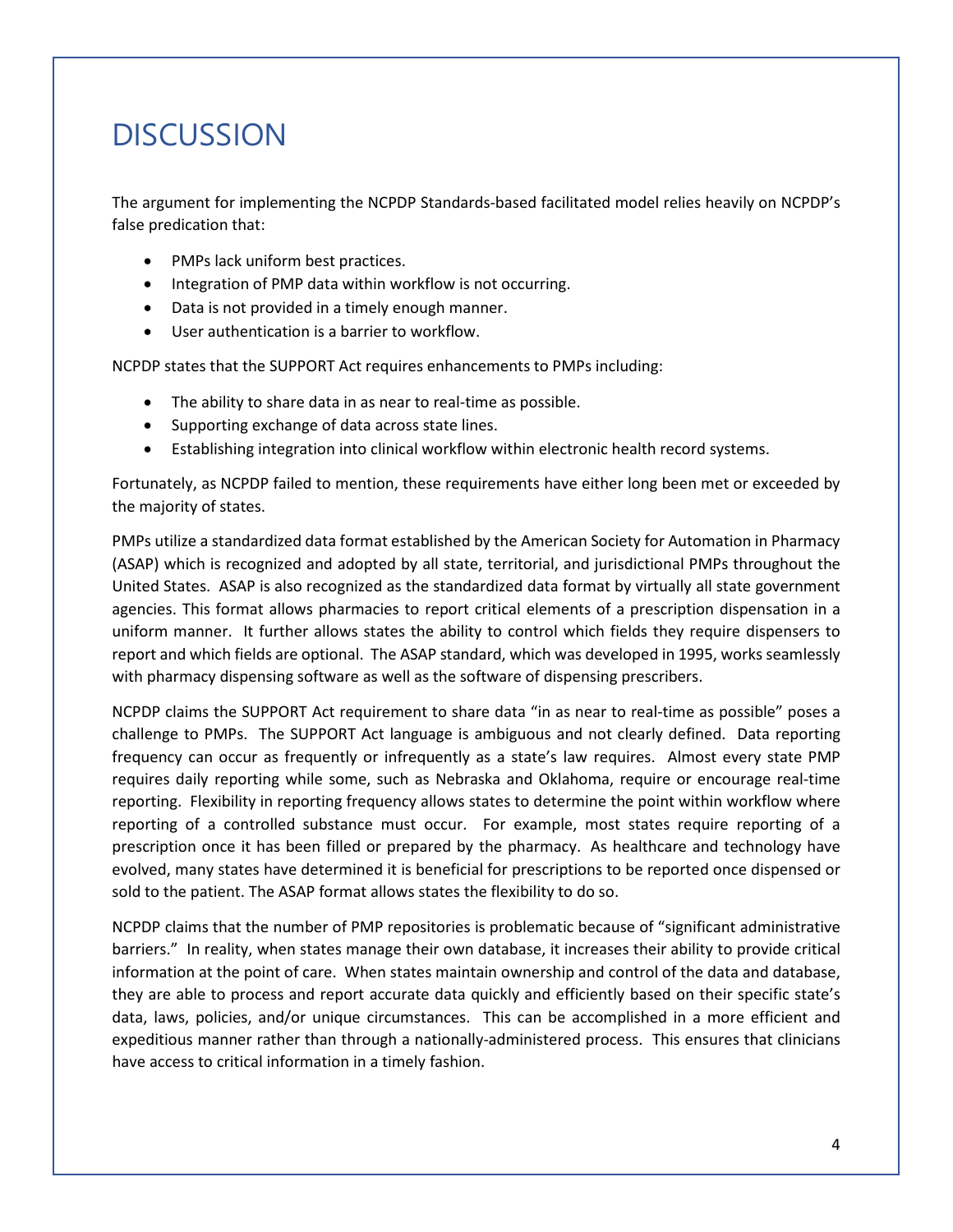When handling some of the most private, sensitive information that a government can possess, it is of utmost importance to ensure proper access to and use of that information. While NCPDP believes that "user ID and password-required access to PMP data creates significant workflow challenges," NASCSA believes that it is vital to the integrity and security of the entire PMP infrastructure. PMPs and datasharing hubs meet or exceed data security requirements as defined by the federal government as well as multiple independent accrediting bodies such as the American National Standards Institute (ANSI). They are HIPAA compliant, and many systems even receive certifications such as HITRUST CSF or SOC 2 Type 2 reports. Many PMPs even allow for more efficient use through secure integrations within workflow, Single-Sign-On (SSO), or other passthroughs that still maintain the highest level of privacy and security.

NCPDP also cites the ALERT Act of 2018, which, if passed/adopted, would implement a "prescription safety alert system to minimize prescription controlled substance diversion, misuse, and abuse." This legislation seeks to ignore over a decade of hard work and advancements that have led to the robust PMP network that we have today. Furthermore, the ALERT Act only includes "dispensers" in its language and does not allow for the use of such a system by prescribers. Creation of a duplicative network that operates in an identical manner as a PMP but ignores physicians, physician assistants, nurses with prescriptive authority, podiatrists, optometrists, delegates, and many more would be detrimental to patient health and safety. Lastly, it is critical to note that not all prescribers and dispensers utilize systems which support the NCPDP format (e.g. veterinarians, prescribing dispensers, home health pharmacies, long term care pharmacies, etc.). These entities currently have seamless access within the existing PMP infrastructure.

PMPs have worked together in close partnership for many years. Not-for-profit organizations such as NASCSA, National Association of Boards of Pharmacy (NABP), the PDMP Training and Technical Assistance Center (TTAC), and the National Alliance for Model State Drug Laws (NAMSDL) have served as intermediaries and facilitators to bring together diverse groups of stakeholders to ensure that PMPs exceed the needs of our nation while addressing the individual needs of states. Groups such as these allow leaders of PMPs, Controlled Substances Authorities, and Public Health agencies to work together with government and private industry to develop partnerships that benefit states and the patients we intend to help. These organizations seek the input of diverse groups of stakeholders to ensure elimination of bias so that there is fair, balanced representation.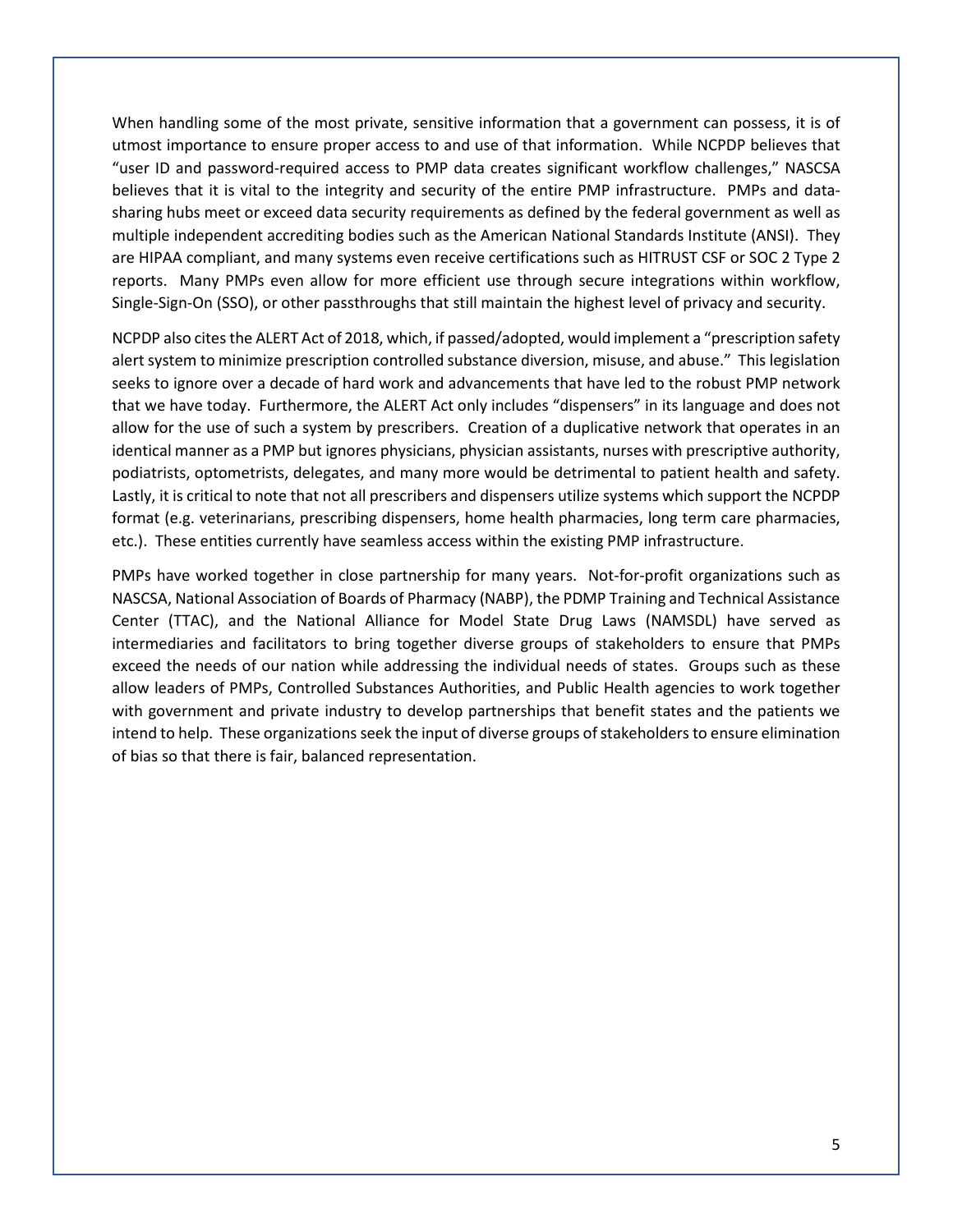<span id="page-5-0"></span>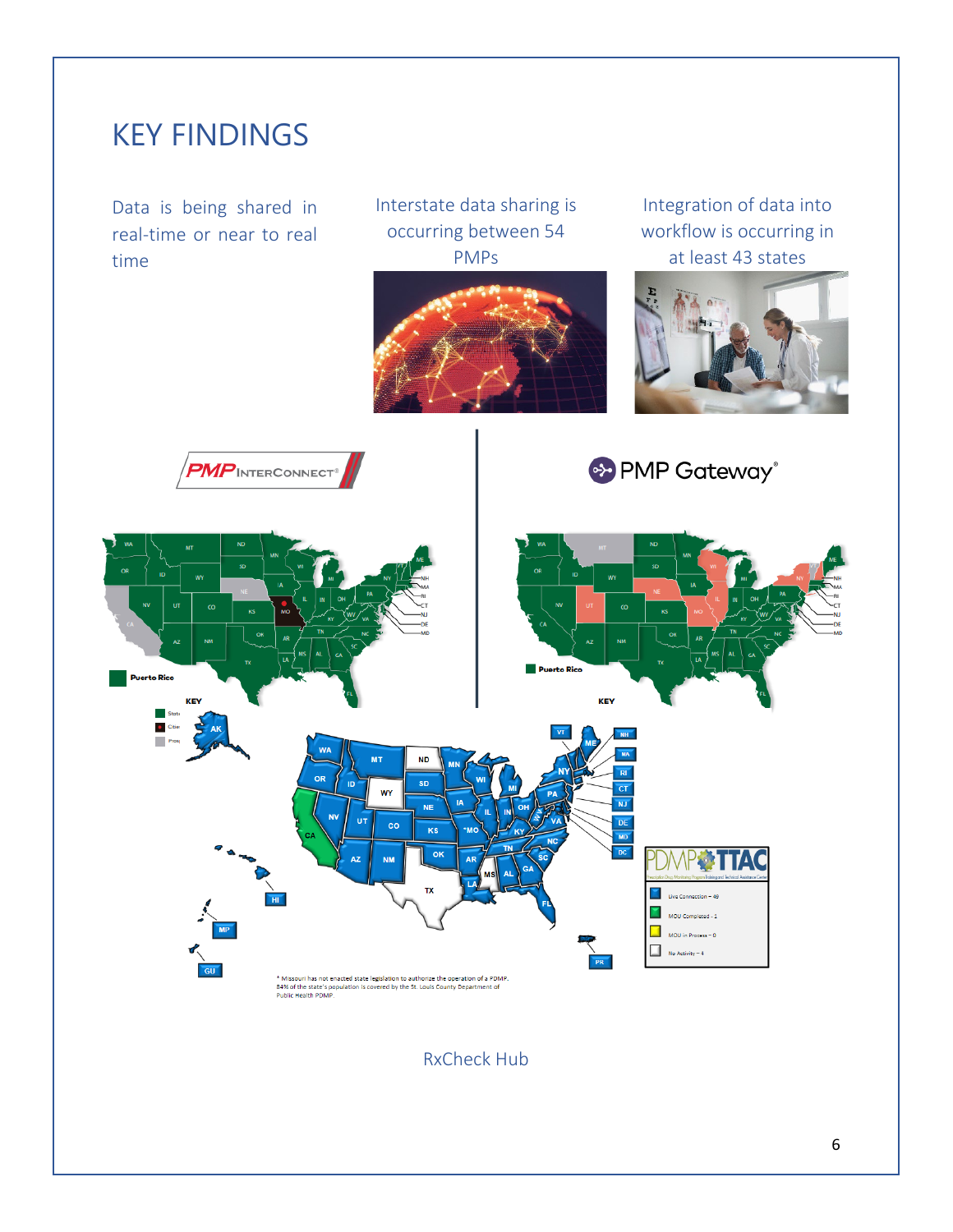#### <span id="page-6-0"></span>**CONCLUSION**

PMPs have traditionally been seen as law enforcement or patient safety systems in most states and are now often seen as a public health surveillance tool. PMPs can be life-saving clinical tools that are able to help decrease misuse, abuse, and diversion of controlled substances. They have helped increase patient safety by creating a comprehensive network of clinicians armed with important data across the nation. Their information, in forms of effective prescription information displays, analytics dashboards, charts, and risk-analyses, is directly integrated into the workflow of clinicians in many states to maximize efficiency and to minimize interruption to patient care. NASCSA has and continues to collaborate with state and federal agencies to improve the functionality and benefits of these systems.

PMP leaders and stakeholders meet regularly to discuss the state of the current infrastructure to ensure clinicians have the newest available technology so that patients can receive the best care possible. These partnerships are exactly what have led PMPs to become the indispensable tools they are today. Innovations include interstate data exchange, integration into workflow, addition of supplemental datasets (non-fatal overdose, fatal overdose, criminal justice, marijuana, etc.), and many others. PMPs have been able to innovate while recognizing the important differences that exist between individual programs. If PMPs lose their independence to administer their own programs through privatization of a less robust and comprehensive system, it will most certainly lead to a degradation of operations as well as patient care.

NASCSA welcomes change and innovation that seeks to improve patient safety, but it is important that stakeholders have accurate information regarding the significant efforts PMPs have undertaken since their creation in 1918.<sup>[4](#page-6-2)</sup> NASCSA welcomes anyone to the table willing to have an honest, open dialogue in the true furtherance of patient care. NASCSA firmly rejects any initiative or program that aims to duplicate or replace individual state prescription monitoring programs.

#### <span id="page-6-1"></span>Key Takeaways

- Data is currently shared in real-time or near real-time in almost every PMP.
- A robust network of interconnected PMP exists currently and facilitates comprehensive clinical tools for improving patient safety and decreasing misuse and abuse.
- The majority of PMPs facilitate the integration of PMP data into the workflow of clinicians and other PMP users using ANSI-accredited standards.

<span id="page-6-2"></span><sup>4</sup> Bulloch, M. (2018, July 26). The Evolution of the PDMP. Pharmacy Times. Retrieved November 1, 2021, from https://www.pharmacytimes.com/view/the-evolution-of-the-pdmp